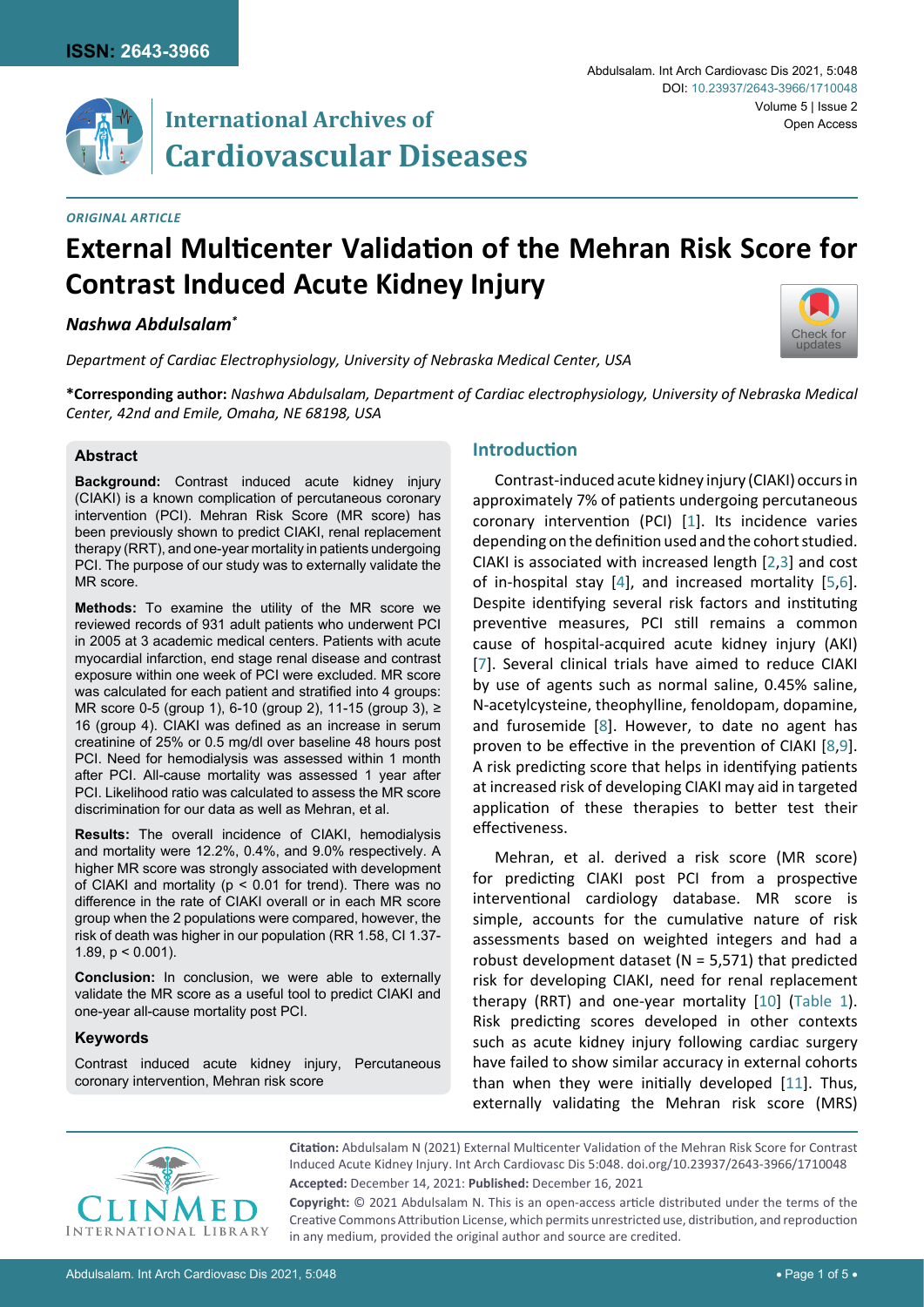#### <span id="page-1-0"></span>**Table 1:** The mehran risk score.

| <b>Risk Factor</b>                  | <b>Points</b>       |  |  |  |
|-------------------------------------|---------------------|--|--|--|
| Hypotension*                        | 5                   |  |  |  |
| Intra-aortic balloon pump           | 5                   |  |  |  |
| Congestive heart failure†           | 5                   |  |  |  |
| Age $>$ 75 years                    | 4                   |  |  |  |
| Anemia <sup>‡</sup>                 | 3                   |  |  |  |
| <b>Diabetes</b>                     | 3                   |  |  |  |
| Contrast volume                     | 1 for each 100 cc   |  |  |  |
| Chronic kidney disease              |                     |  |  |  |
| Serum creatinine > 1.5 mg/          | 4                   |  |  |  |
| dL or                               | 2 for GFR 40-59     |  |  |  |
| GFR < 60 ml/min/1.73 m <sup>2</sup> | 4 for GFR 20-39     |  |  |  |
|                                     | 6 for GFR $\leq$ 20 |  |  |  |

\* Systolic blood pressure < 80 mmHg for at least one hour requiring inotropic support with medications or IABP within 24 hours periprocedurally; † NYHA functional class III or IV and/or history of pulmonary edema; ‡ Hematocrit < 39% for men or < 36% for women.

serves as an important tool for clinicians and patients to make informed decisions and further generalize it applicability. We undertook a multi-center validation of this score among patients undergoing non-emergent PCI from across three different academic institutions.

## **Methods**

We reviewed all records of patients ages > 18 years who underwent PCI in 2005 at three hospitals, Strong Memorial Hospital/University of Rochester, Rochester, NY; Rochester General Hospital, Rochester, NY; and Memorial Medical Center/Southern Illinois University, Springfield, Illinois. The study was approved by the respective institutional review boards. Patients with baseline serum creatinine and a serum creatinine at 48 hours post-PCI were included. Patients were excluded if they presented with an acute myocardial infarction, had end stage renal disease on dialysis, were exposed to intravenous contrast within one week of PCI, or did not have data available regarding pre- and post-PCI serum creatinine. Data were collected regarding demographics, clinical characteristics, co-morbidities, laboratory data and PCI data. The MR score was calculated for each patient who were then stratified into four groups: MR score 0-5 (group 1), 6-10 (group 2), 11-15 (group 3), and ≥ 16 (group 4). Patients could have slightly different MR score based on whether the serum creatinine or estimated glomerular filtration rate was used.

## **Clinical definitions and follow-up**

CIAKI was defined as an increase in serum creatinine of ≥ 25% or ≥ 0.5 mg/dl over baseline at 48 hours post-PCI. Chronic kidney disease was defined as baseline serum creatinine > 1.5 mg/dl or an estimated glomerular filtration rate < 60 ml/min/1.73  $m^2$  (Levey modified `Modification of Diet in Renal Disease formula). Anemia

<span id="page-1-1"></span>**Table 2:** Baseline demographics, comorbidities, and procedural characteristics.

| Variable                                                     | <b>Value or Frequency</b><br>$(n = 931)$ |  |  |  |
|--------------------------------------------------------------|------------------------------------------|--|--|--|
| Age (yrs) (median, IQR)                                      | 65 (56-75)                               |  |  |  |
| Age $> 75$                                                   | 23.6%                                    |  |  |  |
| Caucasian                                                    | 92.5%                                    |  |  |  |
| Male                                                         | 68.1%                                    |  |  |  |
| Diabetes mellitus                                            | 37.9%                                    |  |  |  |
| Hypertension                                                 | 83.7%                                    |  |  |  |
| Hyperlipidemia                                               | 77.7%                                    |  |  |  |
| Smoking history                                              | 52.2%                                    |  |  |  |
| Congestive heart failure                                     | 11.1%                                    |  |  |  |
| Hypotension                                                  | 1.3%                                     |  |  |  |
| Previous myocardial infarction                               | 30.8%                                    |  |  |  |
| Previous CABG                                                | 24.4%                                    |  |  |  |
| Peripheral vascular disease                                  | 13.1%                                    |  |  |  |
| Previous angioplasty                                         | 37.6%                                    |  |  |  |
| Hematocrit (%) (median, IQR)                                 | 40 (37-43)                               |  |  |  |
| Anemia                                                       | 26.9%                                    |  |  |  |
| Baseline serum Cr (mg/dl) (median,<br>IQR)                   | $1.0(0.9-1.2)$                           |  |  |  |
| < 1.5                                                        | 85.5%                                    |  |  |  |
| $1.5 - 2.0$                                                  | 11.7%                                    |  |  |  |
| > 2.0                                                        |                                          |  |  |  |
| Baseline eGFR (ml/min 1.73 m <sup>2</sup> )<br>(median, IQR) | 2.8%<br>73 (57-89)                       |  |  |  |
| > 60                                                         | 69.8%                                    |  |  |  |
| 40-60                                                        | 20.8%                                    |  |  |  |
| 20-40                                                        |                                          |  |  |  |
| ~120                                                         | 91%                                      |  |  |  |
|                                                              | 0.2%                                     |  |  |  |
| Multivessel coronary artery disease                          | 60.6%                                    |  |  |  |
| Multivessel PCI                                              | 23.7%                                    |  |  |  |
| Treated saphenous vein graft                                 | 7.0%                                     |  |  |  |
| Intra-aortic balloon pump                                    | 1.3%                                     |  |  |  |
| Contrast volume (ml) (median, IQR)                           | 193 (135-258)                            |  |  |  |
| Contrast volume > 150 ml                                     | 67.1%                                    |  |  |  |
| Pre-treated with intravenous sodium<br>bicarbonate           | 3.4%                                     |  |  |  |
| Pre-treated with N-acetycysteine                             | 15.2%                                    |  |  |  |

was defined using World Health Organization criteria: baseline hematocrit value < 39% for men and < 36% for women. Hypotension was defined as systolic blood pressure < 80 mmHg for at least one hour requiring inotropic support with medications or intra-aortic balloon pump within 24 hours following PCI. Renal replacement therapy (RRT) initiation was assessed within one month after PCI. All-cause mortality was assessed within one year after PCI and was ascertained using hospital medical records or the Social Security Death Index at <http://ssdi.rootsweb.ancestry.com>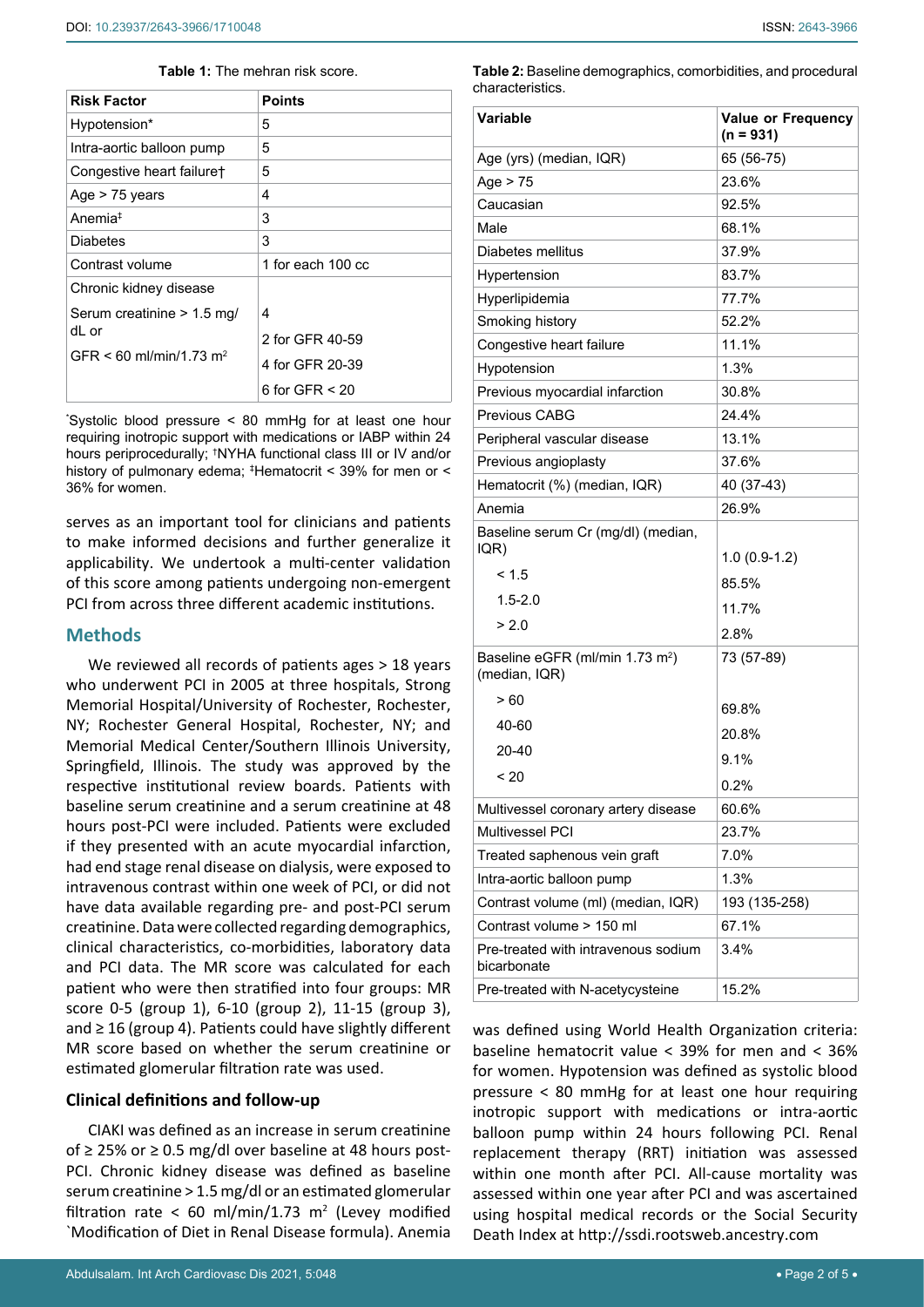## **Statistical analysis**

Summary statistics for the demographic, clinical, laboratory, and procedural characteristics of the population were computed. The proportions of patients who had each of the outcomes (CIAKI, renal replacement therapy and death) were calculated for the entire population and for each MR score subgroup. Continuous variables were compared between patients with and without outcomes using ANOVA or Kruskal-Wallis as appropriate. Discrete variables were compared using Chi Square and Fisher's Exact as appropriate. In order to assess MR score discrimination, likelihood ratios (LR) were calculated for each MR score group within our dataset and also for the dataset reported in Mehran, et al. [[10](#page-4-7)]. A Chi Square for trend was used to compare the occurrence of CIAKI, RRT and death by MR score group. All calculations were performed using Stata, Release 11, College Station, TX.

## **Results**

After applying inclusion and exclusion criteria a total of 931 consecutive patients from the three different hospitals were included in the study. [Table](#page-1-1) 2 details baseline demographics, clinical characteristics, laboratory and PCI data. Overall, the mean age was 65 (mean ± SD) years and the population was 68.1% male and 92.5% Caucasian. Compared to Mehran, et al. our population had a higher rate of most co-morbidities including hypertension (83.7% *vs.* 62.1%), diabetes mellitus (37.9% *vs.* 30.7%), and congestive heart failure (11.1% *vs.* 6.0%). However, our population had lower rates of prior myocardial infarction (30.8% *vs.* 53.4%), previous revascularization with angioplasty (37.6% *vs.* 49.4%) or coronary artery bypass graft (24.4% *vs.* 39.9%), hypotension (1.3% *vs.* 8.3%), and use of intraaortic balloon pump (1.3% *vs.* 7.1%). Our population had a higher rate of multi-vessel coronary artery disease (60.6% *vs.* 26.9%). Our population had lower amounts of intravenous contrast used (median 193 ± 123 ml *vs.* 261±122 ml). The baseline serum creatinine of our cohort was similar to that of Mehran, et al.  $1.0 \pm 0.3$  mg/ dl, eGFR 73 ± 16 and 30.2% had CKD *vs.* eGFR was 72.7 ± 21.1 and 26.4% had CKD, respectively.

The overall incidence of CIAKI was 12.2%, similar to the 13.1% event rate in the development dataset of Mehran, et al. The overall rate of RRT within one month of PCI was 0.4% in our population compared to 0.6% in Mehran, et al. report. The overall rate of death at one year was 9.0% compared to 6.0% in Mehran, et al. report.

As detailed previously, patients were stratified into a low-risk group (Group 1, MR score 0-5, n = 508, 54.6%), moderate risk group (Group 2, MR score 6-10, n = 283, 30.4%), high risk group (Group 3, MR score 11-15, n = 114, 12.2%), and very high-risk group (Group 4, MR score  $\geq 16$ , n = 26, 2.8%). Overall, our population skewed towards a higher MR score than the original derivation dataset from Mehran, et al. (59.2% in MR score group 1, 31.7% in MR score group 2, 7.9% in MR score group 3, and 1.1% in MR score group 4).

[Table 3](#page-2-0) details the event rates and respective likelihood ratios stratified by MR score group. A higher MR score was strongly associated with development of CIAKI and mortality ( $p < 0.01$ ). The LR ratios for MR score group 4 were most predictive of CIAKI, RRT, and one- year all-cause mortality, with LR of 7.2, 19.3, and 6.3, respectively. Conversely, the LR for MR score group 1 were moderately predictive against those outcomes, with LR of 0.4, 0, and 0.3, respectively. The LR for MR score group 2 were not predictive of CIAKI, RRT, and one-year all-cause mortality, with LR between 0.8 and 1.1. The LR for MR score group 3 were mildly predictive of the outcomes, with LR between 2.1 and 4.3.

[Table 3](#page-2-0) also compares our results with those previously reported by Mehran, et al. There was no difference in the rate of CIAKI overall or in each MR score group when the two populations were compared. However, the risk of death was higher in our population (RR 1.58, 95% CI: 1.37 to 1.89, p < 0.001). The likelihood ratios between the two populations were quite similar overall.

## **Discussion**

Angiography remains the gold standard for the diagnosis and management of CAD. Chronic kidney disease is prevalent in patients with CAD. The coexistence of these conditions puts patents at higher risk for CIAKI related to nephrotoxic contrast exposure [[1](#page-3-0)]. The MR score was proposed to help identify patients undergoing non-emergent PCI at highest risk for CIAKI and death related to contrast exposure.

|              | MRS Group 1   |        | <b>MRS Group 2</b> |               | <b>MRS Group 3</b> |        | <b>MRS Group 4</b> |               |
|--------------|---------------|--------|--------------------|---------------|--------------------|--------|--------------------|---------------|
|              | <b>Reuter</b> | Mehran | <b>Reuter</b>      | <b>Mehran</b> | <b>Reuter</b>      | Mehran | <b>Reuter</b>      | <b>Mehran</b> |
| Patients (n) | 508           | 2486   | 283                | 1633          | 114                | 599    | 26                 | 154           |
| CIN(%)       | 5.7           | 7.5    | 13.1               | 14            | 30.7               | 26.1   | 50                 | 57.3          |
| HD(%)        | $\Omega$      | 0.04   | 0.4                | 0.12          | 0.9                | 1.09   | 7.7                | 12.6          |
| LR CIN       | 0.4           | 0.5    | 1.1                | 1.0           | 3.2                | 2.3    | 7.2                | 8.5           |
| LR HD        | $\Omega$      | 0.07   | 0.8                | 0.2           | 2.1                | 2.0    | 19.3               | 23.5          |
| LR Mortality | 0.3           | 0.3    | 0.9                | 1.0           | 4.3                | 3.0    | 6.3                | 7.5           |

<span id="page-2-0"></span>**Table 3:** Outcomes and likelihood ratios.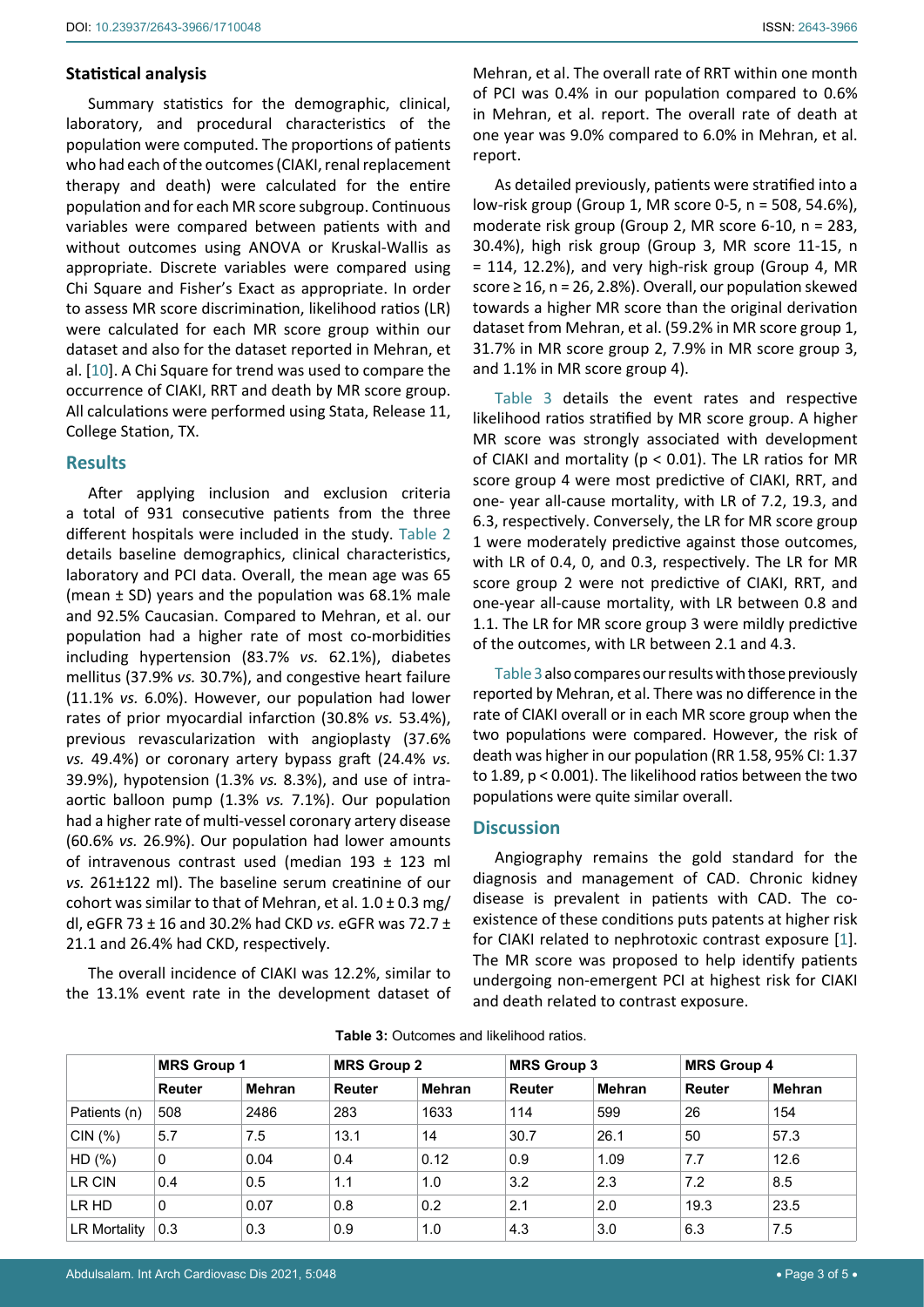Our study, designed to externally validate MR score, was conducted at 3 centers (2 university teaching hospitals in geographically different areas of the country and 1 community-based teaching hospital). When compared to the patient characteristics in Mehran study, our cohort had a higher prevalence of several co-morbidities. Despite these differences, MR score accurately predicted the risk of CIAKI and one-year allcause mortality. Patients with high MR score (group 4) were found to have > 10-fold increase incidence of CIAKI and one-year all-cause mortality when compared to those with low MR score (group 1). Although fewer of our patients required RRT than in the Mehran study, we did find that there was a greater likelihood of RRT in patients with higher MR scores. The lower need for RRT in our cohort might be explained by different thresholds for initiation of renal replacement therapy at different institutions. The higher mortality rates in our cohort compared to the Mehran, may reflect the higher prevalence of co-morbidities such as diabetes mellitus and congestive heart failure in our cohort. Moreover, because our study was retrospective, serum creatinine values 48-72 hours post PCI were only available in hospitalized patients who tend to have more risk factors than patients undergoing elective PCI. Prospective collection of data in Mehran's study may have captured more post-PCI serum creatinine values in patients undergoing elective outpatient procedures.

We found that MR score is a valid tool that can be used by clinicians to identify patient populations that are at risk for CIAKI following non-emergent PCI. There have been other validation studies published previously. Sgura and coworkers applied the MR score to predict the risk of CIAKI in patients undergoing PCI for acute ST elevation myocardial infarction (STEMI) [[12](#page-4-16),[13\]](#page-4-17). Patients with a low-risk score had a slightly higher incidence of CIAKI (14.4%) compared to those with a high-risk score (14.2%), and a there was a 10-fold increase in one-year all cause mortality in the very highrisk patients as compared to a 6-fold increase in patients with a low-risk score. This study only included patients with STEMI, which may explain the higher morbidity and mortality rates that were reported. Recently R.A. Abella's-Sequeiros, et al. reported a validation study [[14](#page-4-18)] that showed an overall incidence of CIAKI of 7.8% which was significantly lower than our study. The rate of CIAKI increased with increased risk category 2.4%, 7.2%, 18.6%, 40% for low, moderate, high and very high-risk groups. Compared to our cohort, their population was older but had lower prevalence of diabetes mellitus, peripheral vascular disease and prior MI, which could explain the lower incidence of CIAKI. Moreover, their study included patients from one center in Europe whereas our study included patients from three different centers. Our study is the first multicenter validation of the MR score in heterogeneous population undergoing non-emergent PCI.

CIAKI is an important complication of coronary angiography and PCI. In order to give informed consent for the procedure, patients and families need to understand its risks. Merely mentioning the development of CIAKI, along with the impact of hemodialysis on the quality of life, might make patients reluctant to undergo a potentially lifesaving procedure. Accordingly, accurate risk stratification with hard end points provides patients with a valid and accurate means for making decisions. Hopefully, we can reduce the risk of CIAKI by identifying the patients at high risk and implementing preventive measures. [\[7,](#page-4-4)[15](#page-4-9)[,16\]](#page-4-10). As such, predictive scores such as MR score can be of substantial benefit for both clinical decision-making and research.

Our study has several limitations. Variables which may impact CIAKI such as peri-procedural hydration volume, proteinuria, and nephrotoxic medications [\[17](#page-4-11),[18](#page-4-12)] were not included in our analysis since our goal was to validate MR score and these variables were not considered in the Mehran study. Similarly, although we collected information regarding N-acetyl cysteine and sodium bicarbonate administration, we did not include them in risk prediction since they were not considered in Mehran's study and the role of these interventions in preventing CIAKI has not been clearly defined [[19,](#page-4-13)[20](#page-4-14)]. Approximately 60% of patients in our cohort had multivessel coronary disease, however less than 25% of cohort patients underwent multivessel PCI, which suggests that coronary artery bypass rates may be higher in our population than in Mehran's cohort. Our study, like other studies evaluating prognostic impact of CIAKI, fails to confirm whether CIAKI is a causative factor in post PCI mortality or whether it is simply a marker of patients with multiple co-morbidities [[21](#page-4-15)]. A prospective randomized trial would conclusively answer that question. Although ours was a retrospective study which introduced variability in the timing of post-PCI follow up serum creatinine measurements, our results were comparable to those of Mehran, et al.

In conclusion, we were able to externally validate MR score as a useful tool in predicting the risk of CIAKI and death following non-emergent PCI in a heterogeneous population at three different hospitals. The MR score can help clinicians identify and stratify patients according to risk for CIAKI. Because interventions may be variably effective in different risk groups, the MR score may also aid researchers stratify patients into different risk groups for future CIAKI prevention studies.

#### **Funding**

None.

#### **References**

- <span id="page-3-0"></span>1. [McCullough PA \(2008\) Contrast-induced acute kidney](https://pubmed.ncbi.nlm.nih.gov/18402894/)  [injury. J Am Coll Cardiol 51: 1419-1428.](https://pubmed.ncbi.nlm.nih.gov/18402894/)
- <span id="page-3-1"></span>2. [Dangas G, Iakovou I, Nikolsky E, Aymong ED, Mintz](https://pubmed.ncbi.nlm.nih.gov/15619387/)  [GS, et al. \(2005\) Contrast-induced nephropathy after](https://pubmed.ncbi.nlm.nih.gov/15619387/)